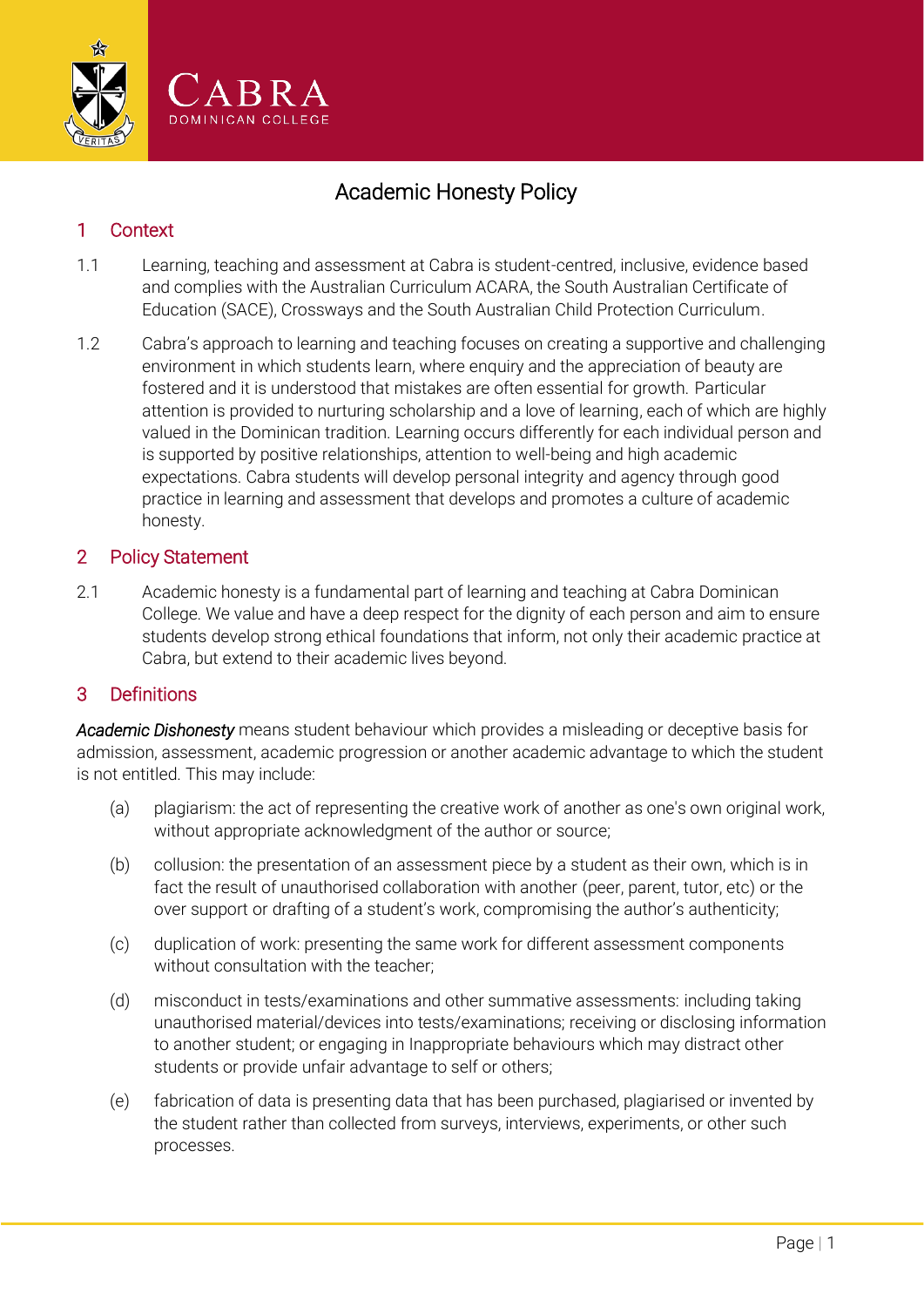

*Authentic Piece of Work* means a piece of work that is based on a student's individual and original ideas, which acknowledges the words, thoughts and material of others using appropriate referencing according to the student's teacher's guidance.

# 4 Scope

- 4.1 This policy applies to all students.
- 4.2 Staff working within or for Cabra Dominican College and parents and caregivers will support this policy.

## 5 Principles

Academic honesty is based on the following principles:

- 5.1 Students only produce and submit an Authentic Piece of Work for assessment;
- 5.2 Students do not engage in Academic Dishonesty;
- 5.3 All ideas and work of other persons, regardless of the source, are acknowledged using appropriate referencing (as guided by the teacher) including:
	- (a) acknowledging the sources of all photographs, maps, illustrations, computer programs, data graphs, audio-visual and similar material;
	- (b) treating electronic media as the same way as traditionally published media, such as books; and
	- (c) using appropriate quotation conventions and references for passages that are quoted verbatim.
- 5.4 students do not directly, or indirectly, communicate with another student in a supervised test, assessment, or examination;
- 5.5 students do not permit any other student to copy their work.
- 5.6 Where students work in groups, students do so with integrity and have a willingness to contribute on an equal basis, having the ability to demonstrate their contributions to the collaborative effort.

### 6 Related Documents and References

- Cabra Dominican College Academic Honesty Procedure
- Cabra Dominican College Student Handbook
- [SACE Copyright and Intellectual Property Policy](https://www.sace.sa.edu.au/about/policies)
- [SACE Board Supervision and Verification of Students' Work Policy and Procedure](https://www.sace.sa.edu.au/about/policies)s
- [SACE Board Ethical Conduct of Research Policy and Procedures](https://www.sace.sa.edu.au/about/policies)
- [SACE Board Redrafting of Assessed Work Policy](https://www.sace.sa.edu.au/about/policies)
- [SACE Board Reuse of Assessed Work Policy](https://www.sace.sa.edu.au/about/policies)